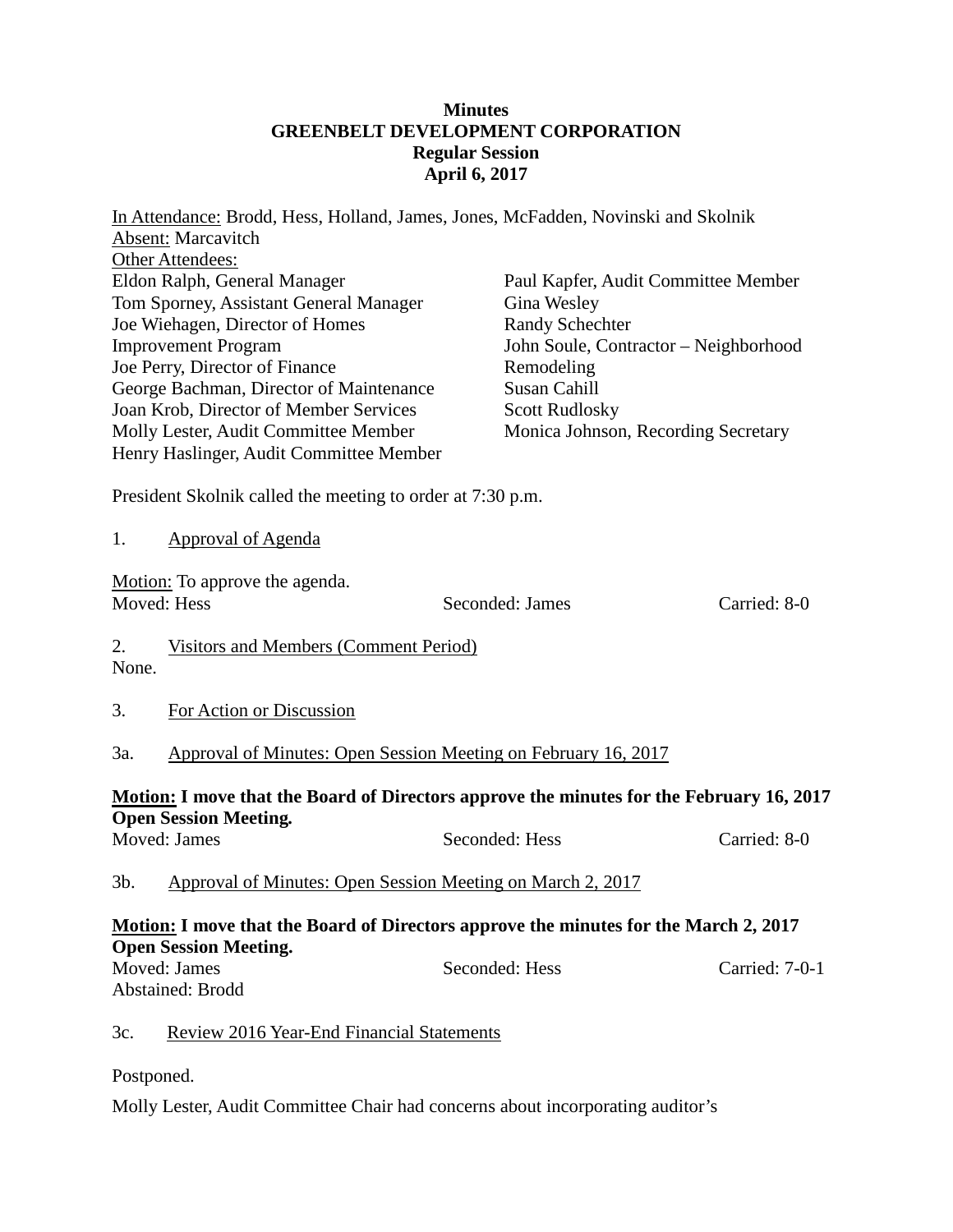recommendation into the report.

Items of Information:

4a. Attorney's Opinion re: Applicability of the Maryland Cooperative Housing Corporation Act to the Greenbelt Development Corporation

Attorney Joe Douglas has stated that the provisions of the Maryland Cooperative Housing Corporation Act governing meetings (e.g., Sections 5-6B-19 and 5-6B-21) do not apply to GDC Board meetings, and the GDC Board is not legally obligated to operate in accordance with the Act. The Attorney's opinion is as follows:

"We have reviewed the Maryland Cooperative Housing Corporation Act (the "Act") and the Articles of Incorporation and Bylaws of both Greenbelt Homes, Inc. ("GHI") and Greenbelt Development Corporation ("GDC").

Section 5-6B-33 of the Act provides that the Act applies to "cooperative housing corporations." The term "cooperative housing corporation" is defined in Section 5-6B-01(g) of the Act as: "a domestic or foreign corporation qualified in this State, either stock or nonstock, having only one class of stock or membership, in which each stockholder or member, by virtue of such ownership or membership, has a cooperative interest in the corporation." [emphasis added]

Section 5-6B-01(h) of the Act defines "cooperative interest" as an "ownership interest in a cooperative housing corporation which is coupled with a possessory interest in real or personal property or both and evidenced by a membership certificate." [emphasis added]

In other words, in order for a corporation to be a cooperative housing corporation, the members of the corporation must have both: (i) an ownership interest in the corporation, and (ii) a "possessory interest" in certain property. This is the case with GHI. Section 6(b) of the GHI Articles of incorporation provides that each member has a "possessory interest" in a dwelling unit, as follows:

"Each member of the Corporation, solely by reason of membership in the Corporation, shall be entitled to enter into a Mutual Ownership Contract which in turn shall entitle the member to occupy … a dwelling unit in the buildings owned by the Corporation."

Consequently, as you know, GHI fits within the definition of a "cooperative housing corporation" under the Act, and the Act applies to GHI.

However, neither the Articles of Incorporation, nor the Bylaws, of GDC contain any provision whereby stockholders in GDC have any "possessory interest" in property. GDC is simply a stock corporation, the stockholders of which do not have a "cooperative interest" in the corporation, within the meaning of Sections  $5-6B-01(g)$  and (h) of the Act.

This means that GDC is not a "cooperative housing corporation" under the Act, and, consequently, the Act does not apply to GDC.

While GDC may be a subsidiary corporation owned by GHI, GDC is, legally, an entirely separate entity. The Act applies only to cooperative housing corporations, and does not apply to

Minutes – GDC Board of Directors, April 6, 2017